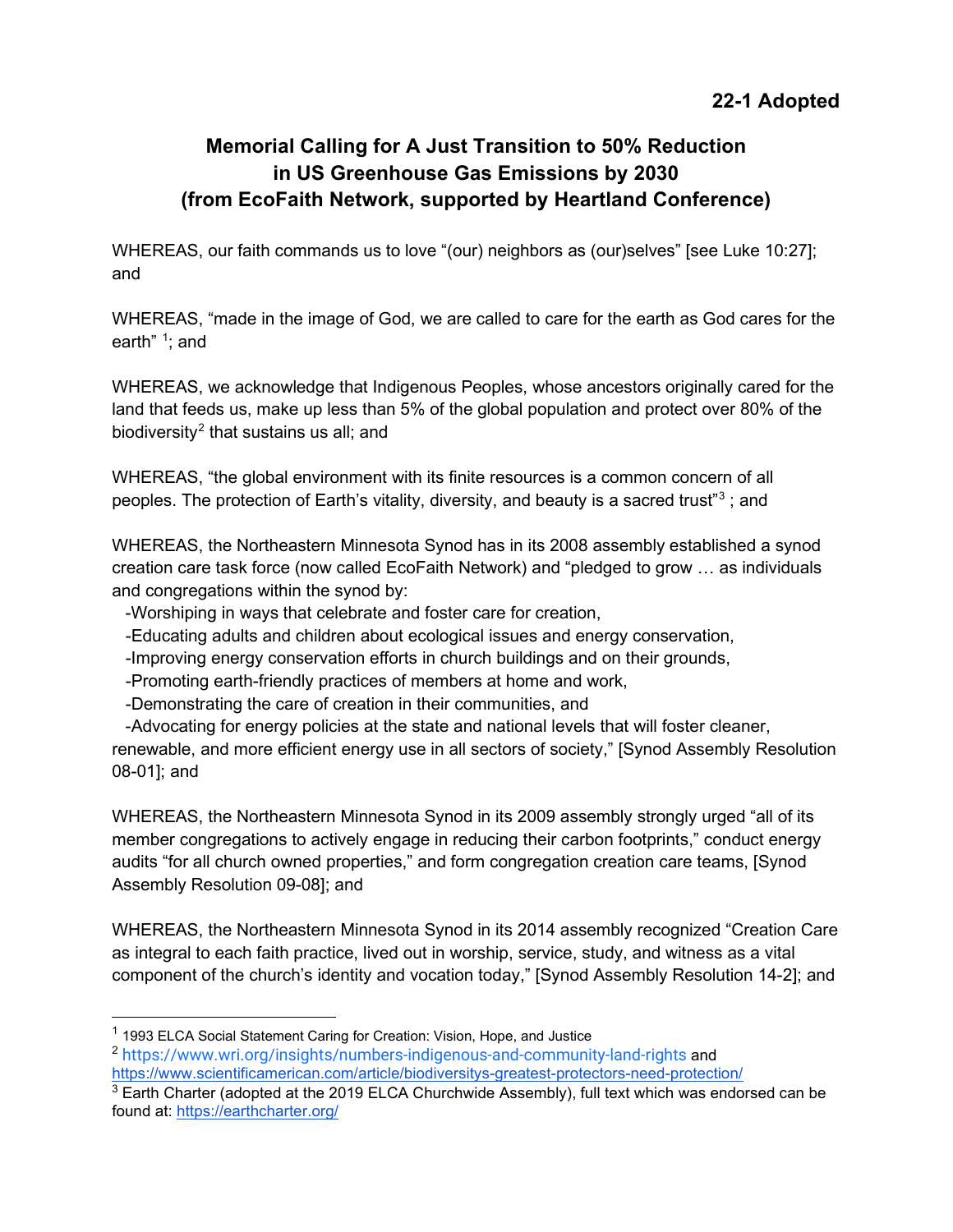WHEREAS, the Northeastern Minnesota Synod in its 2017 assembly established Together Here Ministries and committed itself to "intercultural resources, educational opportunities, and strategic initiatives so that the Northeastern Minnesota Synod might join in the work to bridge cultural divides between Native and non-Native residents in our congregations and communities," [Synod Assembly Resolution 17-1]; and

WHEREAS, the Intergovernmental Panel on Climate Change (IPCC) reported that in order to avoid catastrophic consequences of climate change, global warming needs to be limited to 1.5 degrees [centigrade]; and

WHEREAS, the planet has already warmed 1.1 degree [centigrade] since pre-industrial times, causing record-smashing wildfires, hurricanes, heat waves, droughts, ocean acidification, and species loss<sup>[4](#page-1-0)</sup>; and

WHEREAS, climate change is already leading to the destruction and displacement of people's homes, food sources, and well-being (leading to at least 30.7 million climate displaced persons in 2020 according to the Internal Displacement Monitoring Centre (IDMC)) $^5$  $^5$ ; and

WHEREAS, Indigenous, Black, People of Color and communities impacted by poverty have contributed the least to climate change and are the most impacted by it $6$ ; and

WHEREAS, the United States has contributed more greenhouse gas to the atmosphere historically than any other country<sup>7</sup>; and

WHEREAS, we have a realistic chance of meeting the goal of not exceeding 1.5 degrees [centigrade] of warming if the United States reaches at least a 50% reduction of greenhouse gas emissions by 2030 and equitable net zero emissions by 2050<sup>[8](#page-1-4)</sup>; and

WHEREAS, to reduce greenhouse gas emissions by at least 50% by 2030 the United States will need a World War II sized mobilization that includes government investment, public-private partnerships, binding emission reduction targets, and possibly a carbon fee and dividend; and

WHEREAS, a just transition from a fossil-fuel based economy will lead to better health $^9$ , family-sustaining jobs<sup>[10](#page-1-4)</sup>, clean air and water for communities historically left behind, and a safer, more sustainable future for our children and future generations; therefore, be it

<span id="page-1-0"></span><sup>4</sup> IPCC, 2021: Summary for Policymakers. In: Climate Change 2021: The Physical Science Basis. Contribution of Working Group I to the Sixth Assessment Report of the Intergovernmental Panel on Climate Change [MassonDelmotte, V., P. Zhai, A. Pirani, S.L. Connors, C. Péan, S. Berger, N. Caud, Y. Chen, L. Goldfarb, M.I. Gomis, M. Huang, K. Leitzell, E. Lonnoy, J.B.R. Matthews, T.K. Maycock, T. Waterfield, O. Yelekçi, R. Yu, and B. Zhou (eds.)]. Cambridge University Press. In Press. <sup>5</sup> <https://www.internal-displacement.org/global-report/grid2021/>

<span id="page-1-2"></span><span id="page-1-1"></span><sup>6</sup> https://nca2018.globalchange.gov/

<span id="page-1-3"></span><sup>7</sup> https://www.carbonbrief.org/analysis-which-countries-are-historically-responsible-for-climate-change

<span id="page-1-4"></span><sup>&</sup>lt;sup>8</sup>https://www.unep.org/news-and-stories/press-release/cut-global-emissions-76-percent-every-year-nextdecade-meet-15degc

<span id="page-1-5"></span><sup>9</sup> https://www.who.int/publications/i/item/cop24-special-report-health-climate-change